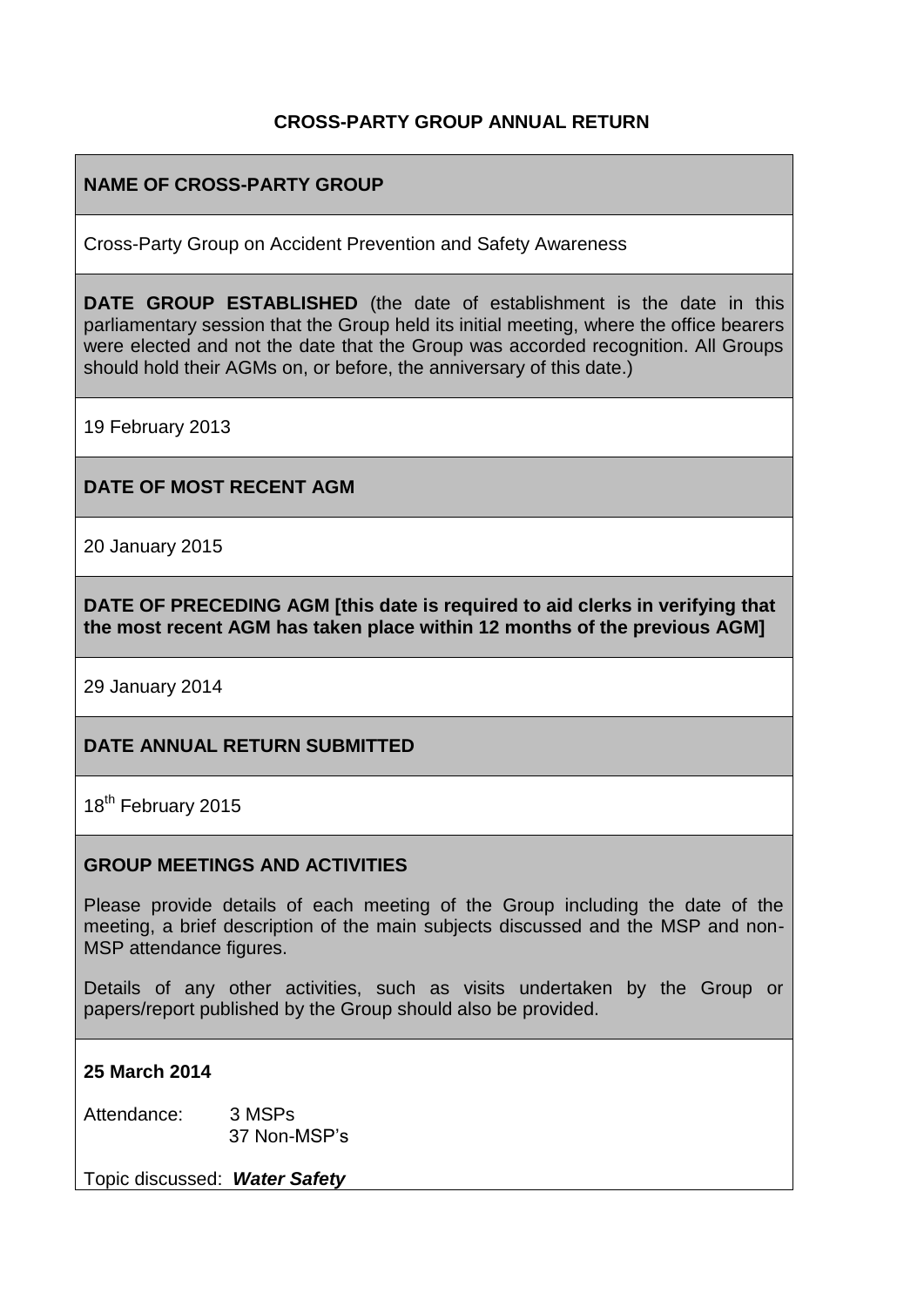|                                                                                                                     | Guest Speakers: Jim Watson - Deputy Chair<br><b>National Water Safety Forum</b><br>National Water Safety Forum - Strategy for improving water safety<br><b>Sharon MacDonald - Director of Development</b> |
|---------------------------------------------------------------------------------------------------------------------|-----------------------------------------------------------------------------------------------------------------------------------------------------------------------------------------------------------|
|                                                                                                                     | <b>Scottish Swimming</b><br><b>Graham Watts - Manager</b><br><b>Boat Safety Scheme</b><br>The safety of boats as dwellings                                                                                |
|                                                                                                                     | <b>Desmond Oakes - Scottish Fire and Rescue Service</b><br>Scottish Fire and Rescue Service Water Rescue Capability                                                                                       |
| 24 June 2014                                                                                                        |                                                                                                                                                                                                           |
| Attendance:                                                                                                         | 2 MSPs<br>33 Non-MSPs                                                                                                                                                                                     |
| Topic Discussed: Child Safety                                                                                       |                                                                                                                                                                                                           |
|                                                                                                                     | Guest speakers: Gregor Walker - Consultant Paediatric Surgeon<br>Yorkhill Children's Hospital<br>STOP - Burns and Scalds to Children in NHS Greater Glasgow and<br>Clyde                                  |
|                                                                                                                     | Katriona Wilson - Associate Director - Projects<br><b>Scottish Youth Theatre</b><br><b>Rail Respect</b>                                                                                                   |
|                                                                                                                     | Dr Sheila Inglis - Director<br><b>SCMI Associates</b><br><b>Evaluation of Scotland's Child Safety Equipment Scheme</b><br>(preliminary results)                                                           |
|                                                                                                                     | Ms Marguerite Hunter Blair, CEO<br><b>Play Scotland</b><br>The competent child needs risks                                                                                                                |
| 30 September 2014<br>Joint meeting with the Cross Party Group for Marine Tourism and Recreational<br><b>Boating</b> |                                                                                                                                                                                                           |
| Attendance:                                                                                                         | 2 MSPs<br>25 Non-MSPs                                                                                                                                                                                     |
| Topic discussed: Water Safety                                                                                       |                                                                                                                                                                                                           |
|                                                                                                                     | Guest Speakers: Michael Avril - Community Incident Reduction Manager<br>Royal National Lifeboat Institution                                                                                               |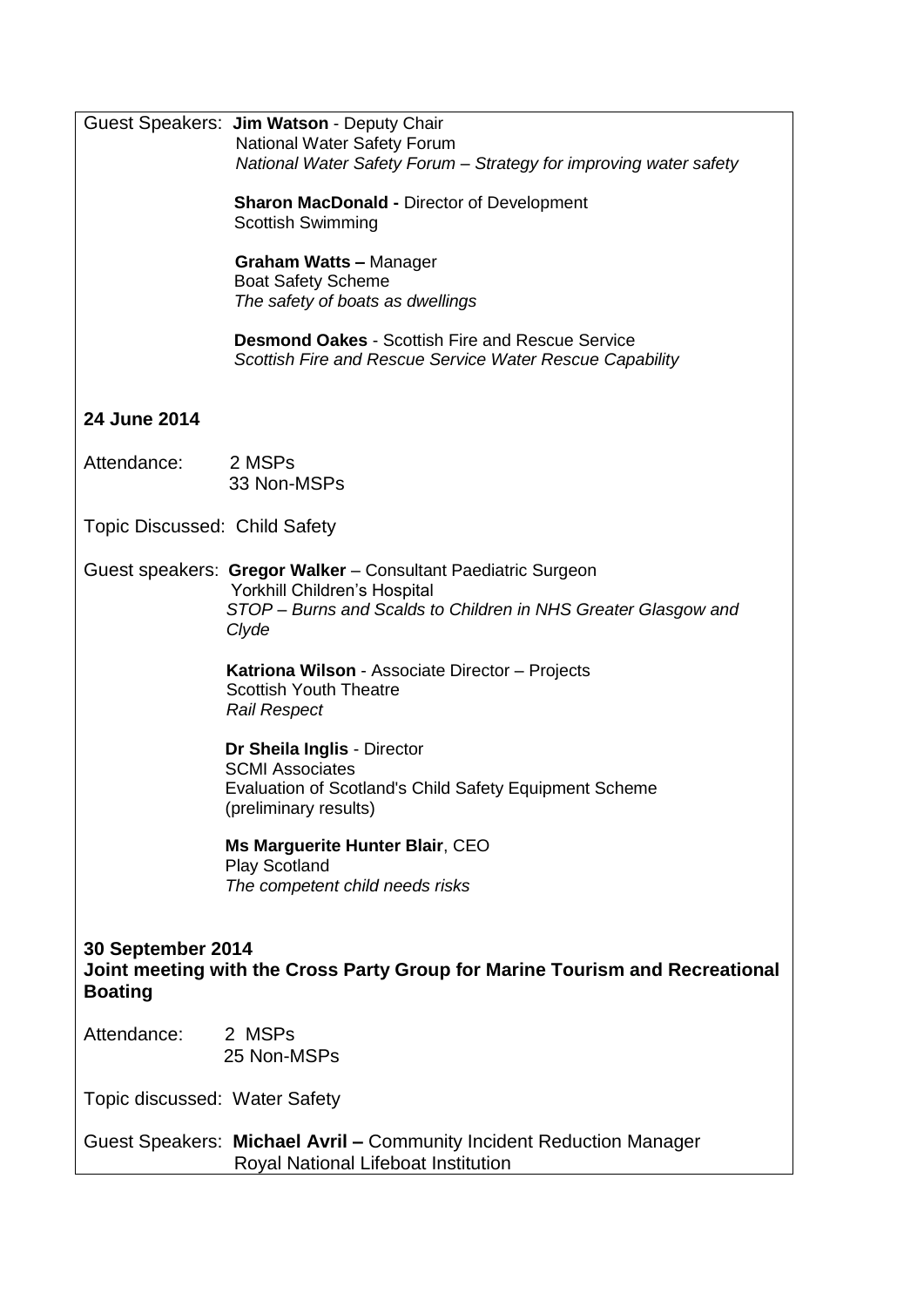#### **Sarah Brown**

*Marine Recreation and Tourism Data Collection Project Update*

#### **4 November 2014**

Attendance: 2 MSPs 28 Non MSP

Topic discussed: Electrical and Gas Safety for Landlords

Guest Speakers: **John Blackwood** – Scottish Landlords *Safety and Landlords*

> **Wayne Mackay** – Public Affairs and Policy Advisor Electrical Safety First *Electrical Safety in the Private Rented Sector*

 **Dave Forrester –** SELECT *Electrical Safety*

 **Grant Taylor** and **Chris Beilby –** Scotland's Gas Networks *Gas Safety – Landlords Responsibilities and Carbon Monoxide the 'Silent Killer'*

### **20 January 2015**

- Attendance: 4 MSPs 28 Non MSPs
- AGM: Re-election of Office Bearers
- Topic discussed: Older People Safety
- Guest Speakers: **Melanie Menzies** North Lanarkshire Leisure Ltd *Reshaping of Care for Older People*

 **Ann Murray** – Framework for Adult Rehabilitation *Falls Prevention and Management in Scotland: a national perspective*

 **Robert Thomson** – Care and Repair Forum Scotland Ltd *Care and Repair: Contributing to Home Safety*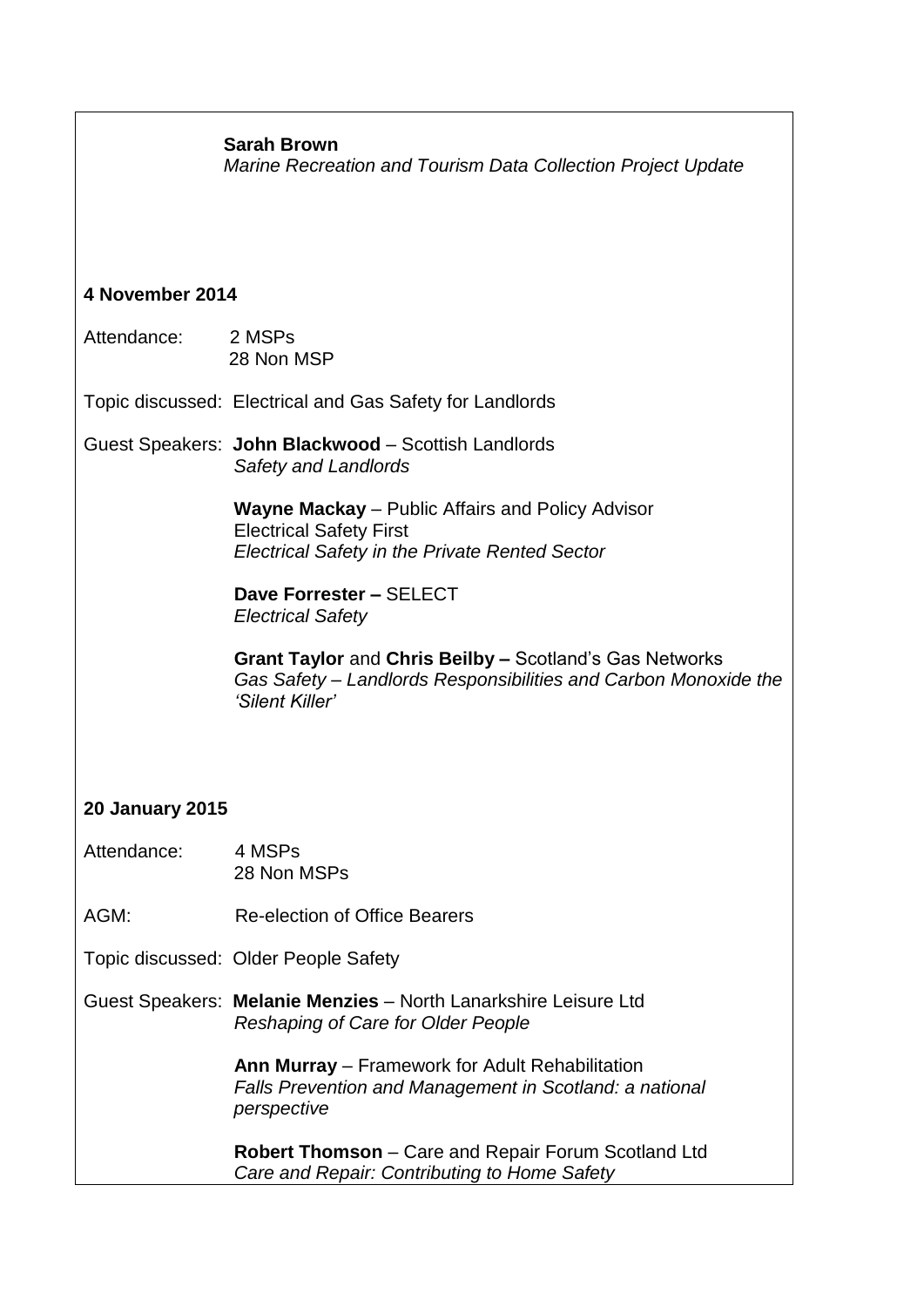**Keith MacGillvray** – Sprinkler Co-ordination Group (Scotland) *Protect Who You Most Care About, Fit Fire Sprinklers*

### **MSP MEMBERS OF THE GROUP**

Please provide names and party designation of all MSP members of the Group.

Clare Adamson MSP (SNP) James Dornan MSP (SNP) Alison Johnstone (Green Party) Jim Hume MSP (Liberal Democrats) David Stewart MSP (Labour Party) Liz Smith MSP (Conservative and Unionist Party) Bob Doris MSP (SNP) Rod Campbell (SNP) Mark McDonald (SNP) George Adams (SNP)

### **NON-MSP MEMBERS OF THE GROUP**

For organisational members please provide only the name of the organisation, it is not necessary to provide the name(s) of individuals who may represent the organisation at meetings of the Group.

| <b>Individuals</b> | Lis Bardell (Office Manager to Clare Adamson MSP)<br>Dr Tom Beattie<br><b>Andrew Rankine</b><br>Linda Strachan<br><b>Brian Topping</b>                                                                                                                                       |
|--------------------|------------------------------------------------------------------------------------------------------------------------------------------------------------------------------------------------------------------------------------------------------------------------------|
| Organisations      | Absafe<br>Aberdeenshire Council<br><b>Aberlour Child Care Trust</b><br><b>Adventure Activities Licensing Service</b><br><b>Angus Council Community Planning</b><br><b>Argyll and Bute Council</b><br><b>ARAMARK</b><br>Association of Local Authority Chief Housing Officers |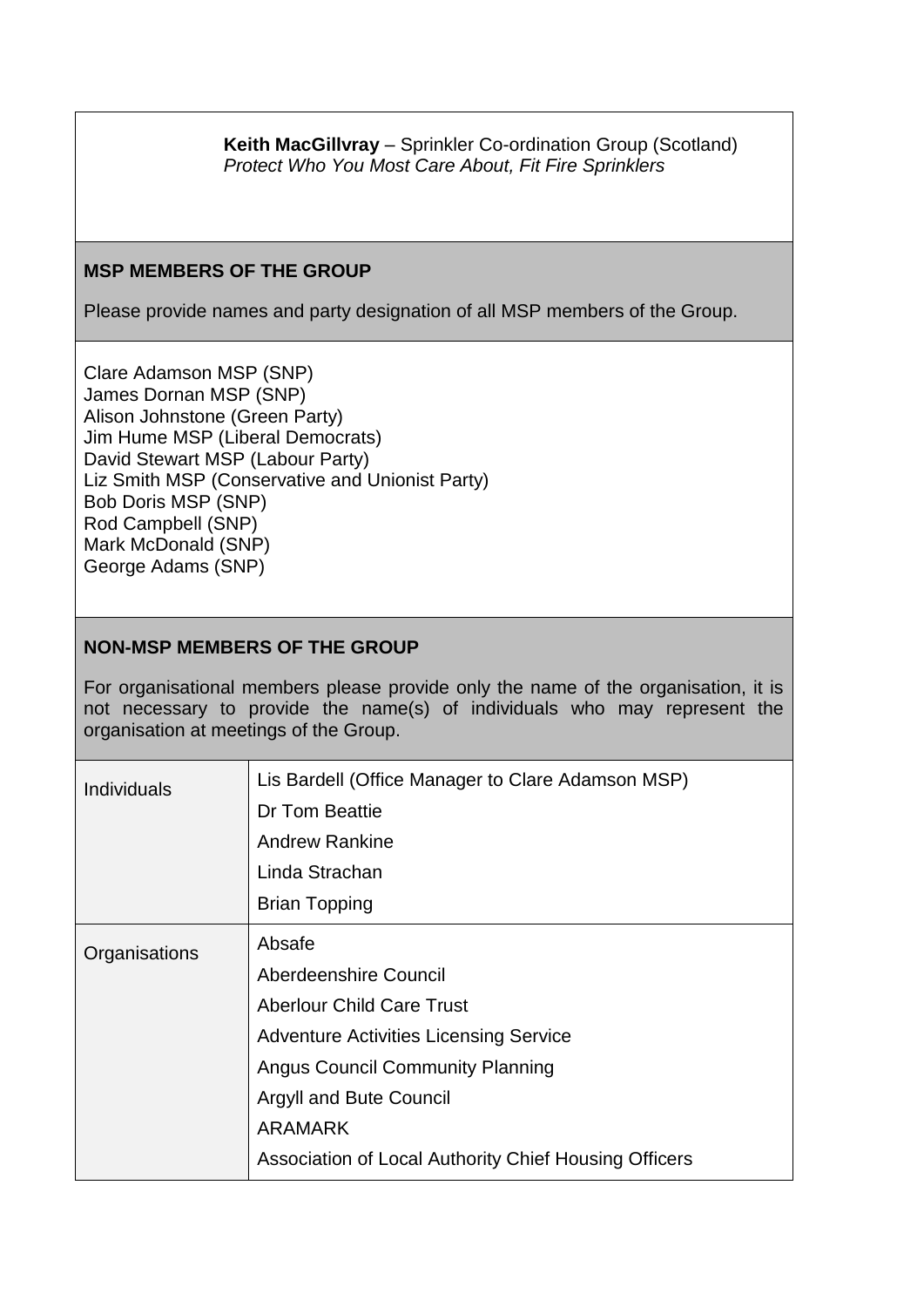| <b>BMJ</b> Architects                           |
|-------------------------------------------------|
| <b>Building Research Establishment</b>          |
| Caledonia Public Affairs Ltd                    |
| <b>Canoe Scotland</b>                           |
| Care and Repair Scotland                        |
| Care Inspectorate                               |
| <b>Central Training Services Ltd</b>            |
| <b>Chartered Institute of Housing</b>           |
| <b>Child Accident Prevention Trust</b>          |
| Cloudline                                       |
| Comhairle nan Eilean Siar                       |
| <b>Consumer Focus Scotland</b>                  |
| <b>Convention of Scottish Local Authorities</b> |
| Crossreach                                      |
| <b>CSI Safety</b>                               |
| <b>Cyclists' Touring Club</b>                   |
| <b>DAB Plus</b>                                 |
| Dawn Boyfield Design Associate                  |
| Dundee City Council                             |
| Dundee College                                  |
| <b>Dynamic Advertising Group</b>                |
| <b>EEG UK</b>                                   |
| <b>Electrical Safety First</b>                  |
| <b>Falkirk Council</b>                          |
| <b>Fife Council Community Planning</b>          |
| Fire Brigade Union Scotland                     |
| <b>Fisher Services Ltd</b>                      |
| <b>FMC Technologies Ltd</b>                     |
| <b>Gas Safe Register</b>                        |
| <b>Gas Safety Trust</b>                         |
| <b>Glasgow City Council</b>                     |
| Go Safe Scotland                                |
| <b>Health and Safety Executive</b>              |
| <b>Healthy Working Lives</b>                    |
| <b>Highland Council</b>                         |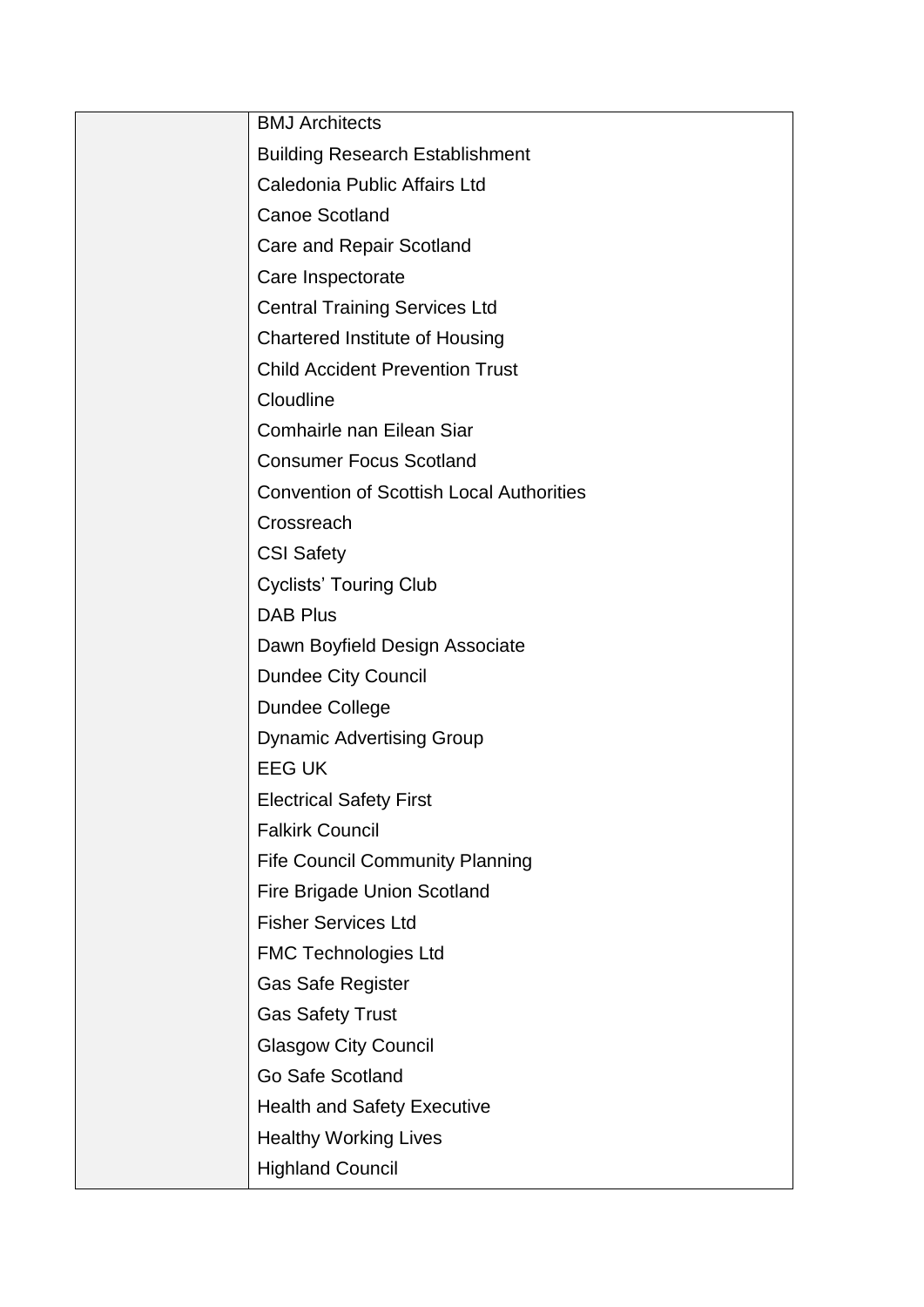| <b>Home Safety Scotland</b>                                       |
|-------------------------------------------------------------------|
| <b>Hopscotch Childcare Centre</b>                                 |
| <b>Information Services Division, NHS Scotland</b>                |
| Injury Observatory for Britain and Ireland                        |
| <b>Institute of Advanced Motorists</b>                            |
| Jacobs Infrastructure                                             |
| John McNicol & Co Ltd                                             |
| Macfarlan Smith                                                   |
| Magnox Ltd                                                        |
| Morgan Sindall                                                    |
| Motherwell College                                                |
| <b>Napier University</b>                                          |
| Neighbourhood Watch Scotland                                      |
| <b>Network Rail</b>                                               |
| <b>NHS Dumfries and Galloway</b>                                  |
| <b>NHS Fife</b>                                                   |
| NHS Greater Glasgow and Clyde                                     |
| <b>NHS Health Scotland</b>                                        |
| North Lanarkshire Council Community Planning                      |
| <b>Northern Asbestos</b>                                          |
| Partnership on Health and Safety in Scotland                      |
| <b>Play Scotland</b>                                              |
| Road Safety Strategic Partnership Board                           |
| Royal Environmental Health Institute of Scotland                  |
| <b>Renfrewshire Council Community Planning</b>                    |
| Royal Institute of Chartered Surveyors                            |
| Royal National Lifeboat Institution                               |
| <b>Roadskills</b>                                                 |
| Royal College of Paediatric and Child Health                      |
| Royal Hospital for Sick Children Edinburgh                        |
| Royal Hospital for Sick Children Glasgow                          |
| <b>Royal Life Saving Society</b>                                  |
| Royal Society for the Prevention of Accidents (RoSPA<br>Scotland) |
| <b>Safety Groups UK</b>                                           |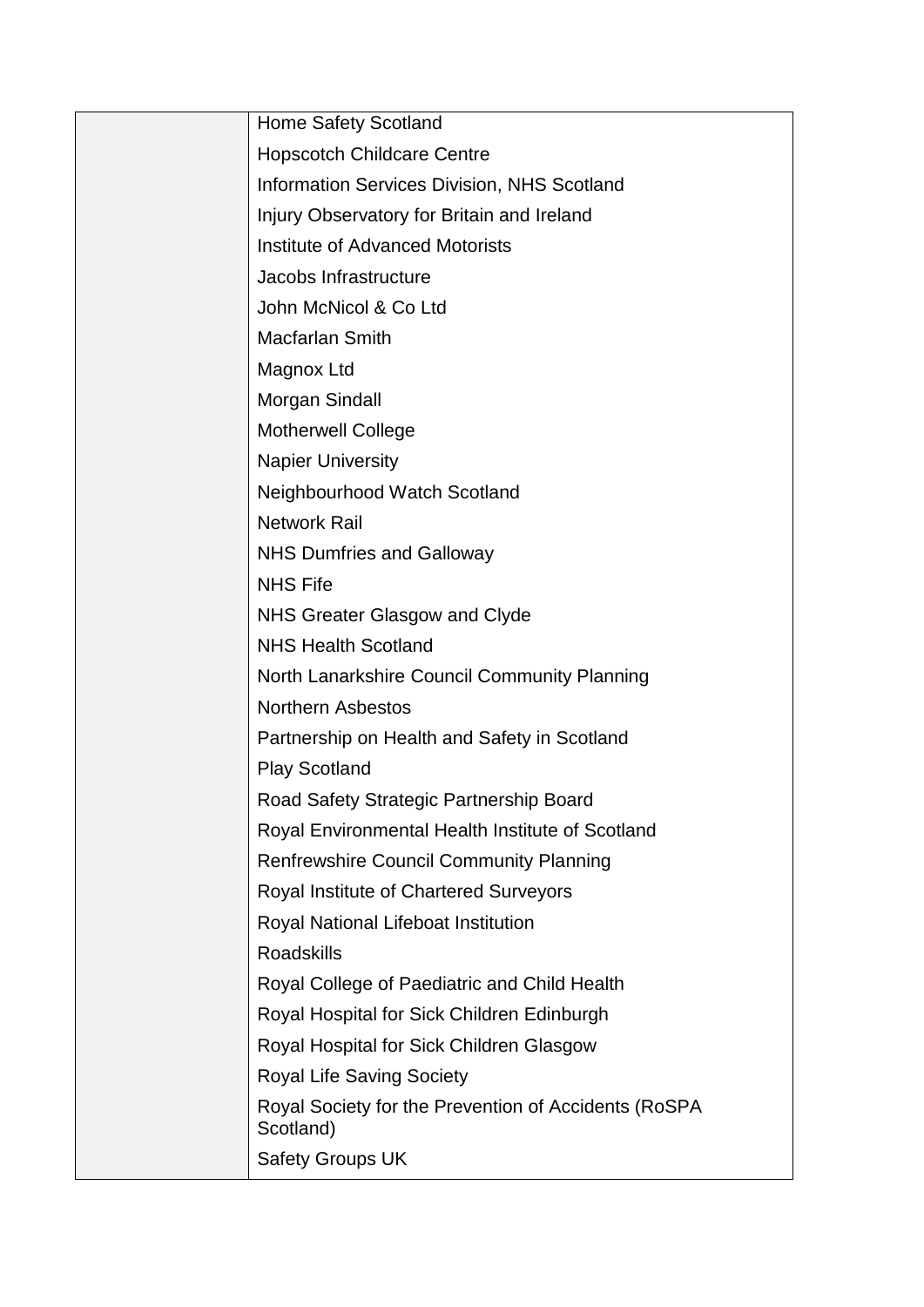| <b>Scot PHO</b>                                                 |
|-----------------------------------------------------------------|
| <b>Scotland Gas Networks</b>                                    |
| Scotland's Campaign Against Irresponsible Drivers               |
| <b>Scottish Adoption</b>                                        |
| <b>Scottish Accident Prevention Council</b>                     |
| <b>Scottish Association of Landlords</b>                        |
| Scottish Association of Student Residential Accommodation       |
| <b>Scottish Autism</b>                                          |
| <b>Scottish Canoe Association</b>                               |
| <b>Scottish Childminding Association</b>                        |
| <b>Scottish Community Safety Network</b>                        |
| <b>Scottish Federation of Housing Associations</b>              |
| <b>Scottish Fire and Rescue Service</b>                         |
| <b>Scottish Government</b>                                      |
| Scottish Hazards Campaign                                       |
| <b>Scottish Land and Estates</b>                                |
| Scottish Pre School Play Association                            |
| <b>Scottish Property Federation</b>                             |
| <b>Scottish Swimming</b>                                        |
| <b>Scottish Trades Unions Congress</b>                          |
| <b>Scottish Water</b>                                           |
| <b>SGN</b>                                                      |
| <b>SELECT</b>                                                   |
| <b>Shelter Scotland</b>                                         |
| <b>Smart Play Network</b>                                       |
| Society of Chief Officers of Environmental Health in Scotland   |
| Society of Chief Officers of Trading Standards in Scotland      |
| Society of Chief Officers of Transportation in Scotland (SCOTS) |
| South Ayrshire Council Community Planning                       |
| SprinklerSafe Europe Ltd                                        |
| <b>ST Andrew's Ambulance</b>                                    |
| Ten Alps Communicate                                            |
| The Risk Factory                                                |
| The Wise Group                                                  |
| <b>Totseat</b>                                                  |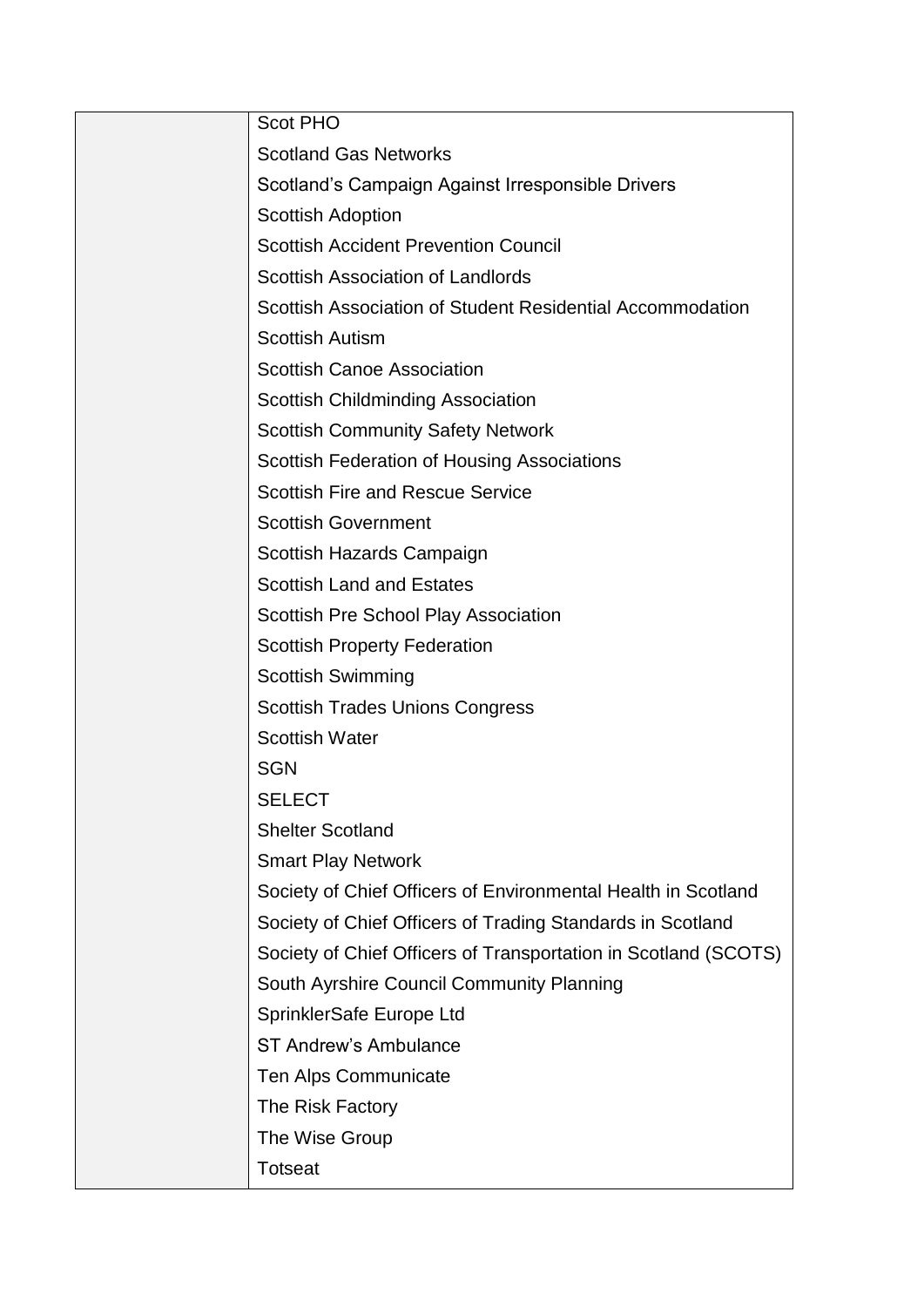| <b>Transport Scotland</b>               |
|-----------------------------------------|
| West Lothian Council Community Planning |
|                                         |

# **GROUP OFFICE BEARERS**

Please provide names for all office bearers. The minimum requirement is that two of the office bearers are MSPs and one of these is Convener – beyond this it is a matter for the Group to decide upon the office bearers it wishes to have. It is permissible to have more than one individual elected to each office, for example, coconveners or multiple deputy conveners.

| Convener               | Clare Adamson MSP                           |
|------------------------|---------------------------------------------|
| <b>Deputy Convener</b> | James Dornan MSP                            |
|                        |                                             |
| Secretary              | Elizabeth Lumsden (RoSPA)                   |
| Treasurer              | Lis Bardell, (Office of Clare Adamson, MSP) |

# **FINANCIAL BENEFITS OR OTHER BENEFITS RECEIVED BY THE GROUP**

Please provide details of any financial or material benefit(s) received from a single source in a calendar year which has a value, either singly or cumulatively, of more than £500. This includes donations, gifts, hospitality or visits and material assistance such as secretariat support.

Details of material support should include the name of the individual providing support, the value of this support over the year, an estimate of the time spent providing this support and the name of the organisation that this individual is employed by / affiliated to in providing this support.

Groups should provide details of the date on which the benefit was received, the value of the benefit and a brief description of the benefit.

If the Group is not disclosing any financial information please tick the box to confirm that the Group has considered the support received, but concluded it totalled under the threshold for disclosure (£500).

The benefit of RoSPA providing the secretariat to the Group and, for support to four meetings per year, it is estimated will come to the nominal amount of £2,720.

This in kind cost of £2,720 is an estimate referring to ten days (at £272 per day) of the RoSPA worker's time over a year to both support and attend the meetings (i.e.